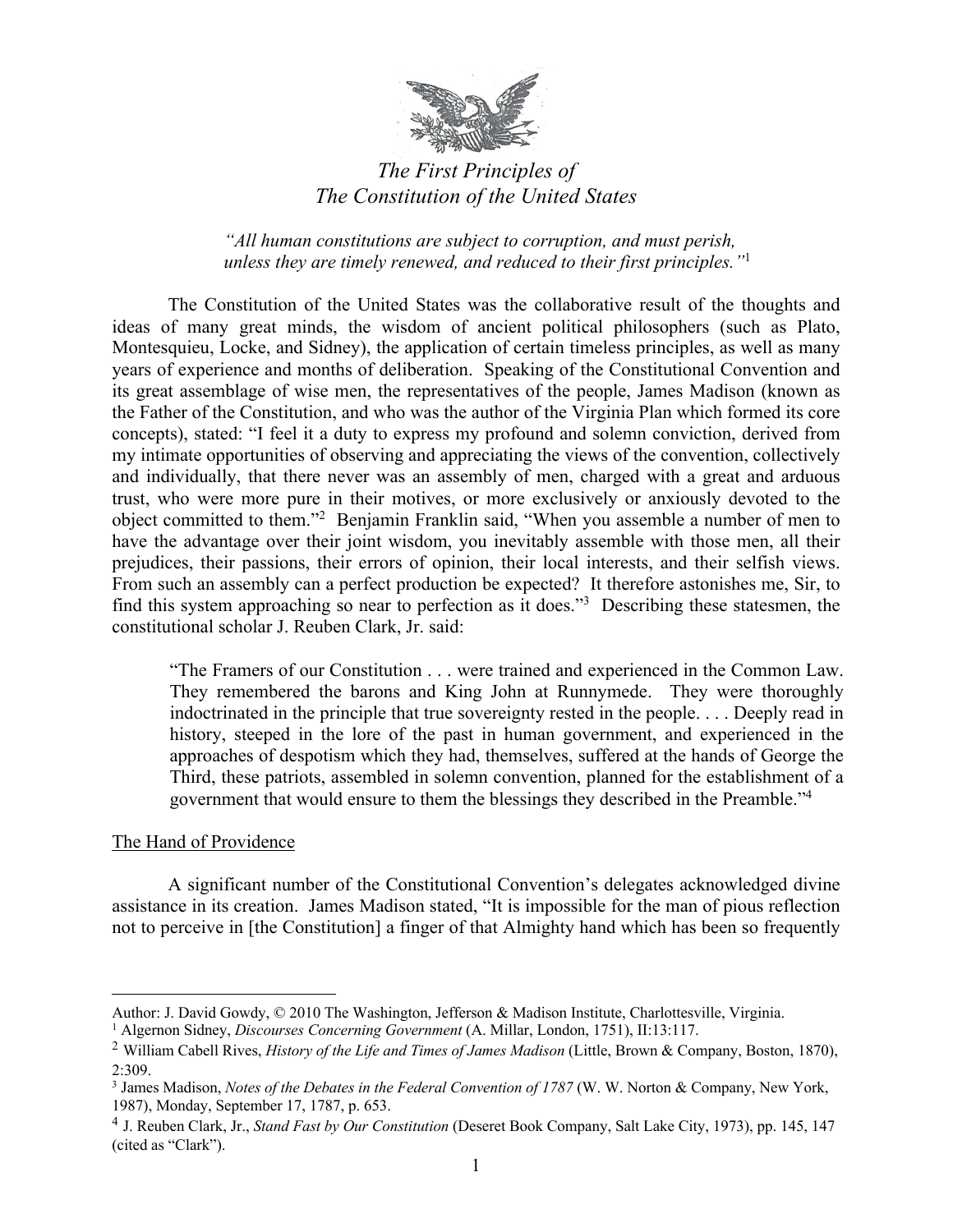and signally extended to our relief in the critical stages of the revolution."5 One year after its adoption, George Washington wrote to Lafayette, "It appears to me, then, little short of a miracle, that the delegates from so many different states (which states you know are also different from each other in their manners, circumstances, and prejudices) should unite in forming a system of national Government, so little liable to well-founded objections."6 Another signer who was a leader in the debates, Charles Pinckney, said: "Nothing less than the superintending Hand of Providence, that so miraculously carried us through the war . . . could have brought it [the Constitution] about so complete, upon the whole."<sup>7</sup> And, Thomas Jefferson (who was in France in 1787) ten years after its adoption exclaimed, "Can the liberties of a nation be thought secure when we have removed their only firm basis, a conviction in the minds of the people that these liberties are the gift of God?"8 Like life itself, one cannot fully comprehend or appreciate liberty, or the Constitution, without reference to inspired principles.

#### The Declaration of Independence

The great herald of the Constitution was the Declaration of Independence, which states: "We hold these truths to be self-evident, that all men are created equal, that they are endowed by their Creator with certain unalienable Rights, that among these are Life, Liberty and the pursuit of Happiness…"Abraham Lincoln said that '[these] principles … are the definitions and axioms of a free society."9 He concluded that that in the Declaration, Jefferson introduced "an abstract truth, applicable to all men and all times …" and affirmed that "The [Constitution] was made, not to *conceal*, or *destroy* the [Declaration of Independence]; but to *adorn* and *preserve* it. The [Constitution] was made for the [Declaration] -- *not* the [opposite].<sup>10</sup> The first charter serves as the foundation for the last. As Lincoln states, the Constitution was designed to uphold and protect our God-given rights of life and liberty as set forth in the Declaration.

#### The Consent of the Governed

In order to understand the Constitution, one must first understand the principles of individual sovereignty and natural rights. The Founders were not only in accord with the principle that the sovereign power of self-government resides in the people, but as next stated in the Declaration of Independence, that "Governments are instituted among Men, deriving their just powers from the consent of the governed." Their convictions taught them that (as Jefferson wrote in his first draft of the Declaration), it is "sacred and undeniable that all men are created equal and independent."11 This restated an earlier version found in his *Rights of British America*: "Under the law of nature, all men are born free ..."<sup>12</sup> These principles of inherent liberty and divine rights are known as "natural rights," and are found in the writings of Locke and Sidney.<sup>13</sup>

 <sup>5</sup> Alexander Hamilton, James Madison and John Jay, *The Federalist Papers* (Glazier, Masters & Co., Hallowell, 1831), No. 37, p. 179 (cited as the "*Federalist"*).

<sup>6</sup> George Washington to Lafayette, February 7, 1788. Philander D. Chase, ed., *The Papers of George Washington*, Confederation Series (University of Virginia Press, Charlottesville, 1992) 6:95-97.

<sup>7</sup> Paul Leicester Ford, ed., *Essays on the Constitution of the United States* (Historical Printing Club, Brooklyn, 1892), p. 412.

<sup>8</sup> Thomas Jefferson to James Monroe, 1797. Andrew Lipscomb and Albert Bergh, ed.*, The Writings of Thomas Jefferson* (Washington, D.C.: 1903-1904), 9:422 (Memorial Edition, cited as "ME").

<sup>9</sup> Abraham Lincoln to H. L. Pierce, April 6, 1859, Roy P. Basler, ed., *The Collected Works of Abraham Lincoln* (Rutgers University Press, New Brunswick, New Jersey, 1953), 3:375-76.

 $10$  Id., 4:168 (italics in original).

 $11$  ME 1:23.

<sup>12</sup> Thomas Jefferson, *Rights of British America*, 1774. ME 1:209.

<sup>&</sup>lt;sup>13</sup> Thomas Jefferson, Minutes of the Board of Visitors, University of Virginia, March 4, 1825. ME 19:460-61.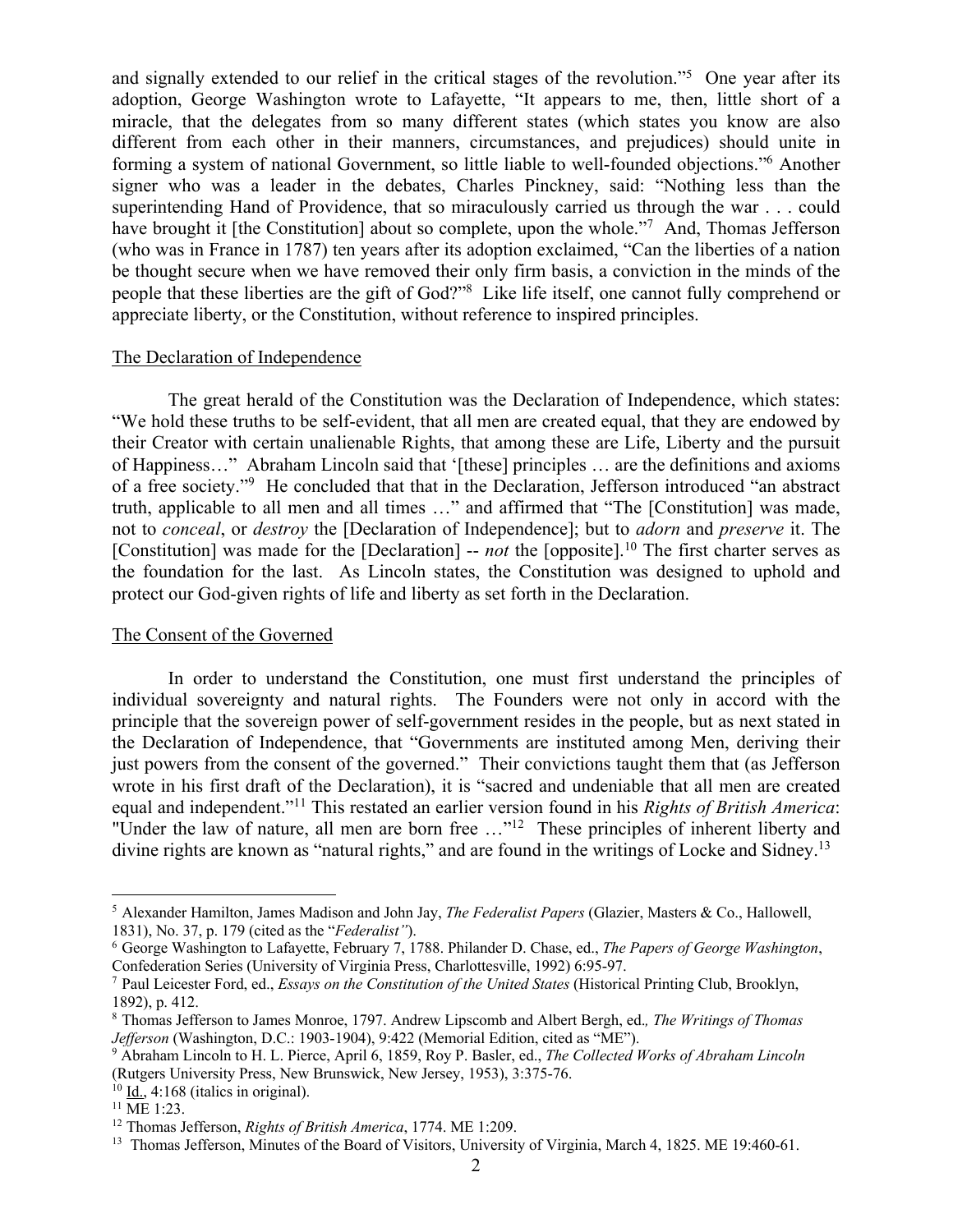In this regard, John Jay (author of several of the Federalist Papers, and the first Chief Justice of the Supreme Court), stated: "Nothing is more certain than the indispensable necessity of Government, and it is equally undeniable, that whenever and however it is instituted, the people must cede to it some of their natural rights, in order to vest it with requisite powers."14 Jefferson agreed, stating, "Our rulers can have authority over such natural rights only as we have submitted to them."<sup>15</sup> And Thomas Paine stated, "A constitution is not the act of a government, but of a people constituting a government; and government without a constitution is power without a right. All power exercised over a nation, must have some beginning. It must be either delegated, or assumed. There are not other sources. All delegated power is trust, and all assumed power is usurpation. Time does not alter the nature and quality of either."16 The Constitution's preamble proclaims: "We the people of the United States … do ordain and establish this Constitution." Clearly, our national charter is based upon delegated power.

### Separation of Powers

In order to guard and maintain individual liberty, the Founders of our Republic acknowledged that the outward purpose of the Constitution was to establish a federal government of not only limited, delegated powers, but one divided into three distinct branches. J. Reuben Clark, Jr. firmly believed that the keystone of limited government under the Constitution lies in its provision for the separation of powers. He believed, as did Locke and Montesquieu, that "a combination of legislative, executive and judicial power in one person or body was destructive of all freedom and justice."<sup>17</sup> This concept was key in the Founders' minds in providing in the Constitution for a "government in which these three branches were distinct and wholly independent the one from the other."<sup>18</sup> Clark said, "It is this union of independence and dependence of these branches -- legislative, executive and judicial -- and of the governmental functions possessed by each of them, that constitutes the marvelous genius of this unrivalled document. The Framers had no direct guide in this work, no historical governmental precedent upon which to rely. As I see it, it was here that the divine inspiration came. It was truly a miracle."19 The union of the states with three, separate branches of federal government defines our unique Republic.

# Federalism and the Tenth Amendment

Under federalism power is shared between the national government and the state governments. The federal government's powers are restricted to those explicitly stated in the Constitution, being known as "enumerated powers." The Tenth Amendment to the Constitution states: "The powers not delegated to the United States by the Constitution, nor prohibited by it to the States, are reserved to the States respectively, or to the people." Thus, any power asserted by the federal government which is not entrusted to it by the people under the Constitution (either expressly or clearly implied as "necessary and proper") is either non-existent, or is usurped. This constitutes the difference between liberty and tyranny.

 <sup>14</sup> *Federalist*, No. 2, p. 11.

<sup>15</sup> Thomas Jefferson: *Notes on Virginia* Q.XVII, 1782. ME 2:221.

<sup>16</sup> Thomas Paine, *Rights of Man* (Watts & Co., London, 1906), p. 97.

<sup>17</sup> Martin B. Hickman, *"J. Reuben Clark, Jr.: The Great Fundamentals,"* BYU Studies 13:3 (Brigham Young University, Provo, 1973), p. 263.

 $18 \underline{Id.}$ 

 $19$  Id., p. 265.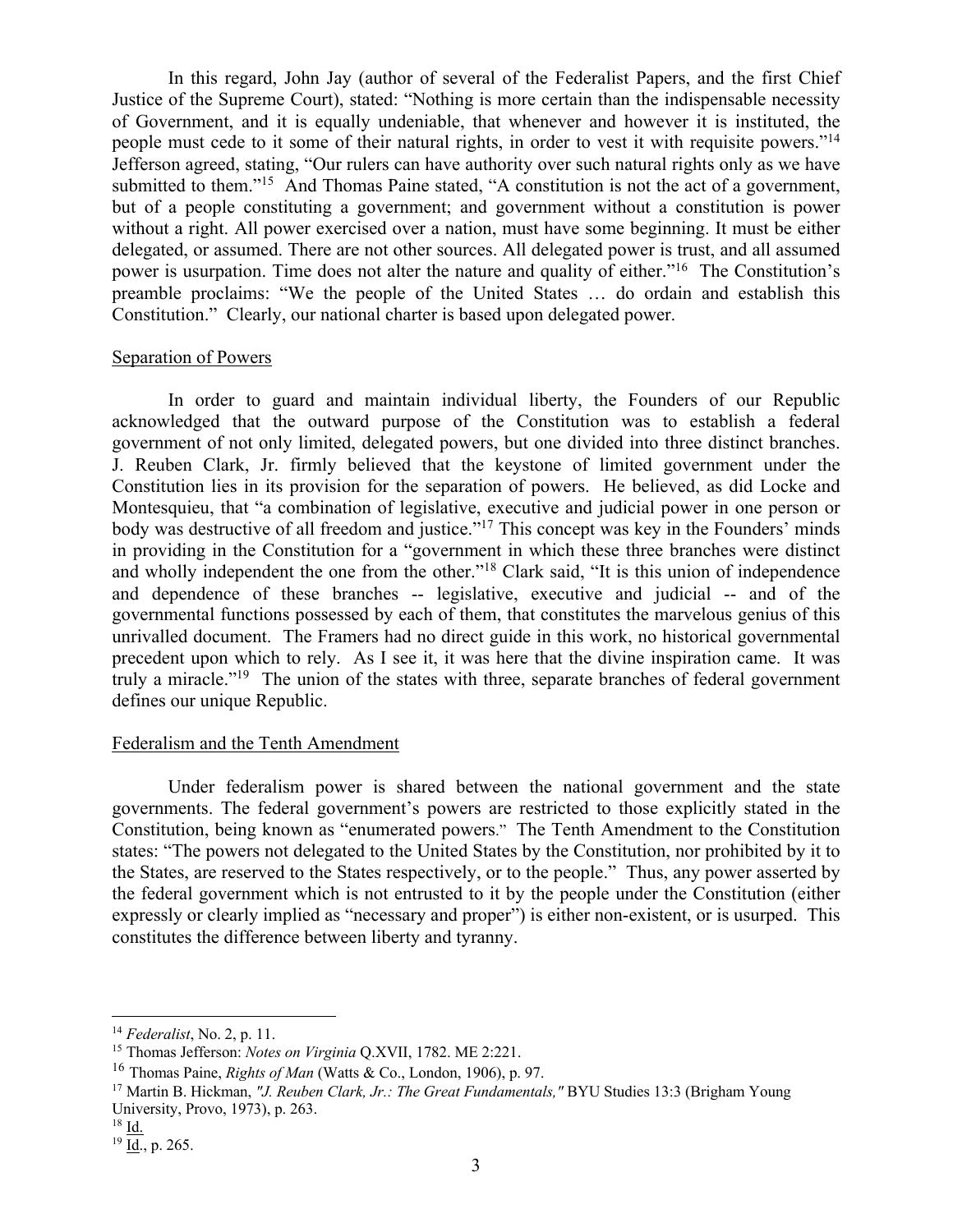As a prelude to the adoption of the Tenth Amendment (as part of the Bill of Rights), and in connection with the principle of enumerated powers in the Constitution, James Madison in the *Federalist* stated, "The powers delegated by the proposed Constitution to the Federal Government, are *few and defined*. Those which are to remain in the State Governments are *numerous and indefinite*. The former will be exercised principally on external objects, as war, peace, negotiation, and foreign commerce …The powers reserved to the several States will extend to all the objects, which, in the ordinary course of affairs, concern the lives, liberties and properties of the people …."20 Madison also stated, "The government of the United States is a definite government, *confined to specified objects*. It is not like the state governments, whose powers are *more general*. Charity is no part of the legislative duty of the [federal] government.21 Thus, pursuant to the precepts of the Constitution and the Bill of Rights, the federal government was intended to have less power than the states, with federal powers being "few and defined" and "confined to specific objects." For example, other than its powers under Article I. Section 8 to "regulate Commerce" and to "suppress Insurrections and repel Invasions," nowhere in the federal Constitution is Congress given authority to legislate over local and state matters concerning the health, safety, and education of citizens. How far have we strayed from these original standards of our Republic?

#### Public Virtue

To our Founding Fathers it was obvious, or "self-evident," that self-government, or a democratic republic, could only be perpetuated by the self-governed. Reflecting these precepts, a contemporary German writer to the Founders, J. W. von Goethe, stated: "What is the best government? -- That which teaches us to govern ourselves."<sup>22</sup> And, a later, prominent 19<sup>th</sup> Century minister, Henry Ward Beecher, simply said: "There is no liberty to men who know not how to govern themselves."<sup>23</sup> Self-governance consists of self-regulation of our behavior, ambitions and passions. To this end, the Founders fundamentally believed that the ability to govern ourselves rests with our individual and collective virtue (or character).

John Adams stated it this way, *"Public virtue cannot exist in a Nation without private Virtue, and public Virtue is the only Foundation of Republics."*<sup>24</sup> In this regard, the revolutionary war was as much a battle against "the corruption of  $18<sup>th</sup>$  century British high society,"<sup>25</sup> as it was against financial oppression. While the Founders and American colonists were very concerned with their civil liberty and economic freedom, demanding "no taxation without representation," they were more concerned with their religious liberty, particularly in preserving their rights of individual conscience and public morality. 26 With respect to the vital need for virtue in order to establish and maintain a republic, the Founders were in complete harmony:

 <sup>20</sup> *Federalist* No. 45 (emphasis added).

<sup>21</sup> James Madison, Speech in the House of Representatives, January 10, 1794; Lance Banning, ed., *Liberty and Order* (Liberty Fund, Indianapolis, 2004), p. 158 (emphasis added).

<sup>22</sup> Johann Wolfgang von Goethe, *The Maxims and Reflections of Goethe,* translated by Bailey Saunders (MacMillan & Co., New York, 1906), Maxim No. 225.

<sup>23</sup> William Drysdale,ed., *Proverbs from Plymouth Pulpit*, Selected from the Writings and Sayings of Henry Ward Beecher (D. Appleton & Co., New York, 1887), p. 72.

<sup>24</sup> John Adams to Mercy Otis Warren, April 16, 1776. A. Koch and W. Peden, eds., *The Selected Writings of John and John Quincy Adams* (Knopf, New York, 1946), p. 57.

<sup>25</sup> Marvin Olasky, *Fighting for Liberty and Virtue* (Regnery Publishing, Washington D.C., 1996) p. 142.

<sup>26</sup> See, e.g., Id., Olasky, *Fighting for Liberty and Virtue*; Richard Vetterli and Gary Bryner, *In Search of the Republic: Public Virtue and the Roots of American Government* (Rowman & Littlefield, New Jersey, 1987).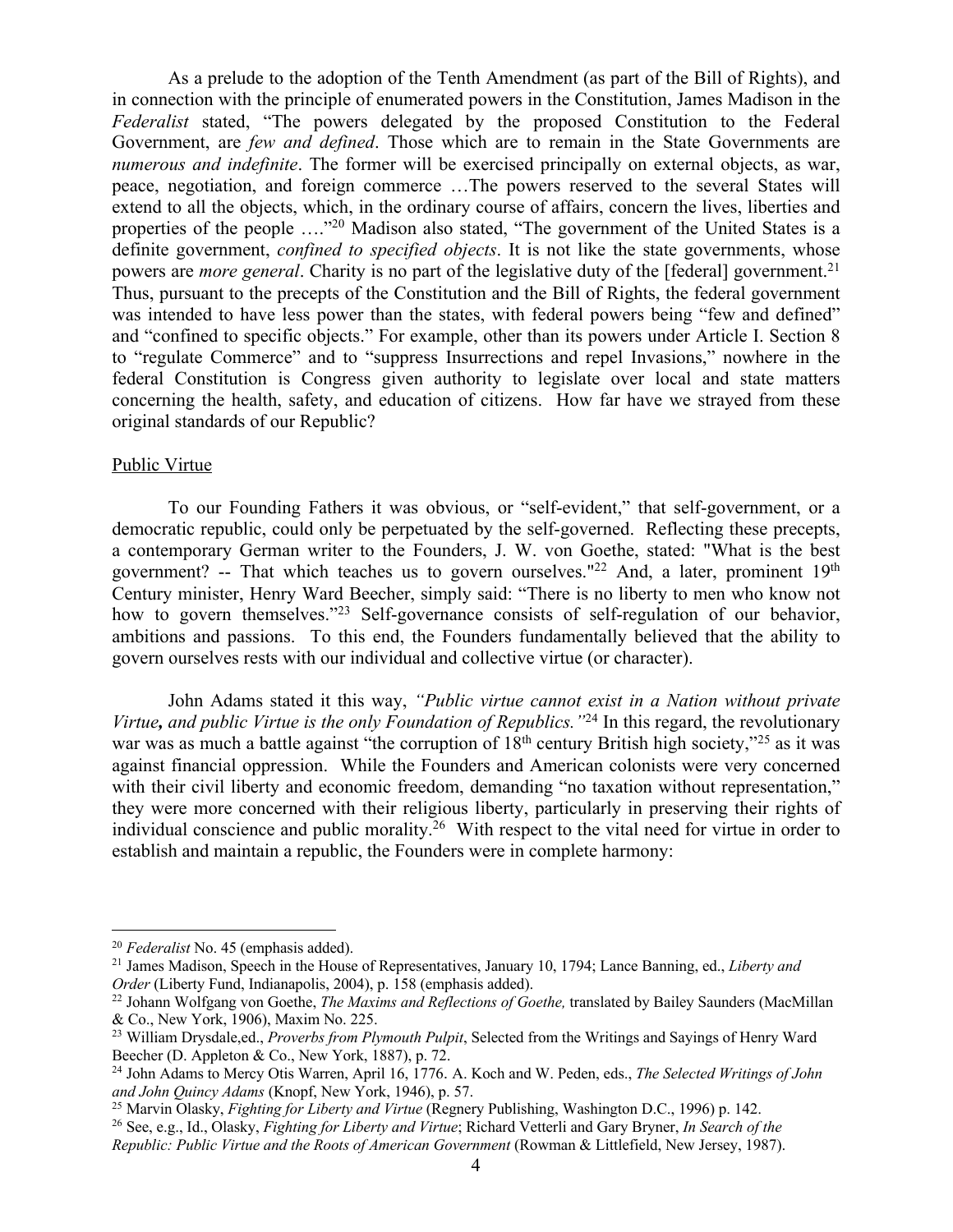**George Washington** said: "Virtue or morality is a necessary spring of popular government,"<sup>27</sup> and "Human rights can only be assured among a virtuous people."28

**Benjamin Franklin** said: "Only a virtuous people are capable of freedom." <sup>29</sup>

**James Madison** stated: "To suppose that any form of government will secure liberty or happiness without any virtue in the people, is a chimerical [imaginary] idea."30

**Thomas Jefferson** wrote, "No government can continue good but under the control of the people; and … their minds are to be informed by education what is right and what wrong; to be encouraged in habits of virtue and to be deterred from those of vice … These are the inculcations necessary to render the people a sure basis for the structure and order of government."<sup>31</sup>

**Samuel Adams** said: "Neither the wisest constitution nor the wisest laws will secure the liberty and happiness of a people whose manners are universally corrupt. He therefore is the truest friend of the liberty of his country who tries most to promote its virtue."<sup>32</sup>

**Patrick Henry** stated that: "A vitiated [impure] state of morals, a corrupted public conscience, is incompatible with freedom."33

**John Adams** stated: "We have no government armed with power capable of contending with human passions unbridled by morality and religion. Avarice, ambition, revenge, or gallantry would break the strongest cords of our constitution as a whale goes through a net. Our Constitution was made only for a moral and religious people. It is wholly inadequate to the government of any other."34

Virtue ennobles individual character and lifts society as a whole. Virtuous principles eschew prejudice and discrimination, confirming that "all men are created equal." Virtue encompasses characteristics of goodwill, patience, tolerance, kindness, respect, humility, gratitude, courage, honor, industry, honesty, chastity and fidelity. These precepts serve as the cornerstones for both individual and societal governance.

# Religion and Morality

In his Farewell Address, George Washington was very clear and direct in teaching us that we cannot expect public virtue without religion. He stated**,** "Of all the dispositions and habits which lead to political prosperity, religion and morality are indispensable supports. In

 <sup>27</sup> Victor Hugo Paltsits, *Washington's Farewell Address* (The New York Public Library, 1935), p. 124.

<sup>28</sup> Washington to Marquis De Lafayette, February 7, 1788, John C. Fitzpatrick, ed., *The Writings of George Washington*, (U. S. Government Printing Office, Washington D. C., 1939), 29:410.<br><sup>29</sup> Jared Sparks, ed., *The Writings of Benjamin Franklin*, (Tappan, Whittemore and Mason, Boston, 1840), 10:297.

<sup>30</sup> Speech in the Virginia Ratifying Convention**,** June 20**,** 1788. Jonathan Elliot, *The Debates in the Several State Conventions on the Adoption of the Federal Constitution* (J. B. Lippincott Company, Philadelphia, 1891) 3:536. <sup>31</sup> Thomas Jefferson to John Adams, 1819. ME 15:234.

<sup>32</sup> William V. Wells, *The Life and Public Service of Samuel Adams* (Little, Brown, & Co., Boston, 1865), 1:22.

<sup>33</sup> Tryon Edwards, D.D., *The New Dictionary of Thoughts - A Cyclopedia of Quotations* (Hanover House, Garden City, NY, 1852; revised and enlarged by C.H. Catrevas, Ralph Emerson Browns and Jonathan Edwards, 1891; The Standard Book Company, New York, 1955, 1963), p. 337.

<sup>&</sup>lt;sup>34</sup> John Adams, October 11, 1798, letter to the officers of the First Brigade of the Third Division of the Militia of Massachusetts. Charles Francis Adams, ed., *The Works of John Adams, Second President of the United States*, (Little, Brown, and Co., Boston, 1854), 9:229.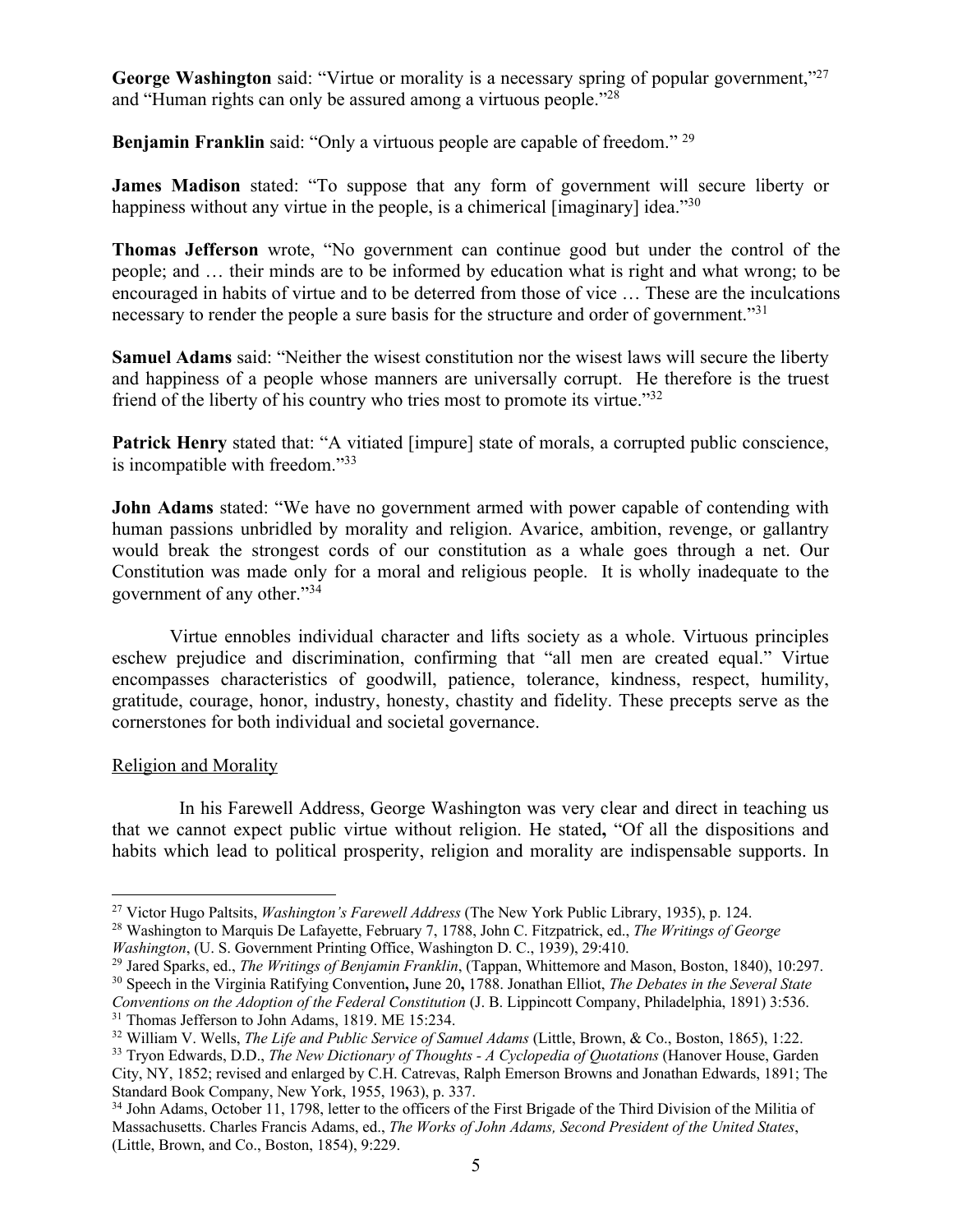vain would that man claim the tribute of Patriotism who should labor to subvert these great Pillars of human happiness -these firmest props of the duties of Men and citizens. The mere Politician, equally with the pious man, ought to respect and to cherish them."<sup>35</sup> Then he said, "… let us with caution indulge the supposition that morality can be maintained without religion. Whatever may be conceded to the influence of refined education on minds of peculiar structure, reason and experience both forbid us to expect that National morality can prevail in exclusion of religious principle."36

As Washington states, America's political prosperity is supported and based upon the "dispositions and habits" of religion and morality. They are the roots and foundation to what Washington termed the "great Pillars of human happiness." And (as he stated) no matter how educated minds may denounce or differ, America's greatest virtue, national morality, cannot "prevail in exclusion of religious principle." In this regard, may we expect justice without mercy, brotherly kindness without charity, or freedom without responsibility? The fruits of the Constitution are individual rights and privileges, including safety, justice, security, freedom of worship, and the "pursuit of happiness." We cannot expect to partake of the fruit of the tree without nourishing and protecting the roots.

#### Loyalty to the Constitution

A "moral and religious people" may be defined as a humble people of faith and goodwill, possessed with kindness, mutual respect and tolerance. Such citizens seek the public good, or the good of their neighbors and fellow citizens equally with, or ahead of, their own. But virtue and religion are not enough; we must also be loyal to the Constitution itself. John Adams wrote: "Moral … and political virtue, cannot be too much beloved, practiced, or rewarded; but to place liberty on that foundation only would not be safe … that form of government which unites all the virtue, honor, and fear of the citizens, in a reverence and obedience to the [Constitution and] laws, is the only one in which liberty can be secure, and all orders, and ranks, and parties, compelled to prefer the public good before their own; that is the government for which we plead."37

It is in this loyal "fear," or reverence, for the Constitution, its divine origins, and remembrance of the sacrifices of our forefathers for our precious liberties, that we uncover the final principles required for its maintenance. Abraham Lincoln addressed this very subject in his Address titled, "The Perpetuation of Our Political Institutions." Regarding this speech, one historian has written, "If ever Abraham Lincoln addressed the requirements for a successful republic, and therewith any relevance of religion to self-government, he did so in a speech delivered on January 27, 1838, to the Young Men's Lyceum of Springfield, Illinois."<sup>38</sup> Lincoln warns against what he terms "points of danger" to our Republic, one being men of ambition and talents who rise up seeking gratification of their ruling passion not by "way of building up [an edifice built by others] ... [but] set boldly to the task of pulling down."<sup>39</sup> But first, he directs our hearts to the import and obligation of devotion to the cause of liberty, and appeals to every American to "pledge his life, his property, and his sacred honor" in support of the Constitution:

 <sup>35</sup> Paltsits, *Washington's Farewell Address*, p. 124.

<sup>36</sup> Id. (emphasis added).

<sup>&</sup>lt;sup>37</sup> George W. Carey, ed., *The Political Writings of John Adams* (Regnery Publishing, Washington, 2000) p. 296.

<sup>&</sup>lt;sup>38</sup> Lucas E. Morel, *Lincoln's Sacred Effort: Defining Religion's Role in American Self-Government* (Lexington Books, Oxford, 2000), p. 23.

<sup>39</sup> Roy P. Basler, ed., *Abraham Lincoln: His Speeches and Writings* (Franklin Library, Philadelphia, 1979), p. 27-28.